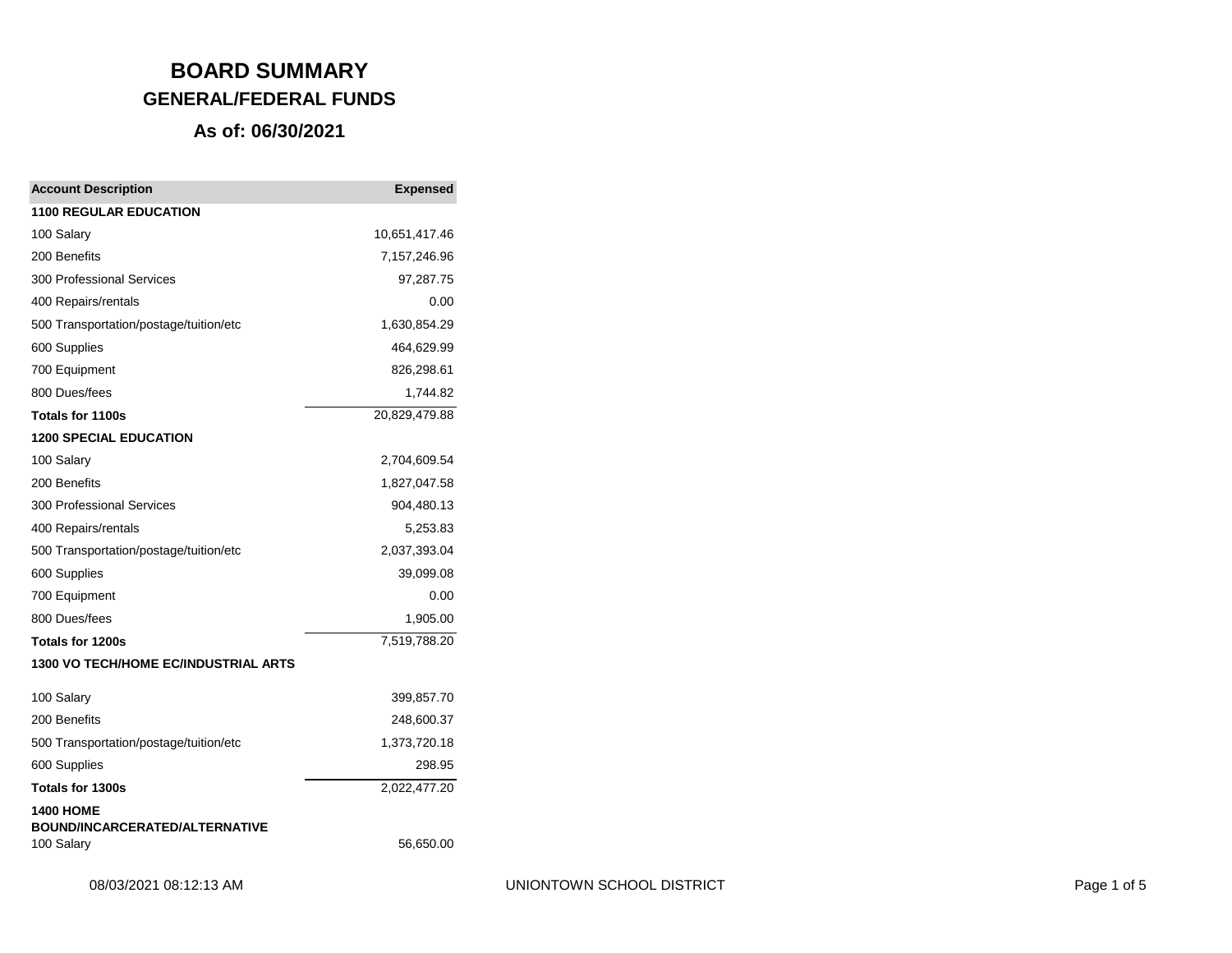| 200 Benefits                           | 31,887.37    |
|----------------------------------------|--------------|
| 500 Transportation/postage/tuition/etc | 2,700.00     |
| <b>Totals for 1400s</b>                | 282,429.99   |
| <b>1500 NONPUBLIC SCHOOL PGM</b>       | 373,667.36   |
| <b>300 Professional Services</b>       |              |
| 600 Supplies                           | 52,985.94    |
| 700 Equipment                          | 7,038.42     |
| Totals for 1500s                       | 32,509.15    |
| <b>1800 PREK</b>                       | 92,533.51    |
| 100 Salary                             |              |
| 200 Benefits                           | 19,058.00    |
| 800 OTHER OBJECTS                      | 7,192.00     |
| <b>Totals for 1800s</b>                | 244,830.00   |
| <b>2100 GUIDANCE/PSYCHOLOGIST</b>      | 271,080.00   |
| 100 Salary                             |              |
| 200 Benefits                           | 719,132.72   |
| 300 Professional Services              | 481,662.64   |
| 400 Repairs/rentals                    | 4,277.78     |
| 500 Transportation/postage/tuition/etc | 626.18       |
| 600 Supplies                           | 1,552.32     |
| Totals for 2100s                       | 0.00         |
| 2200 LIBRARY/CURRICULUM/BOARD/TAX      | 1,207,251.64 |
| 100 Salary                             |              |
| 200 Benefits                           | 365,592.43   |
| <b>300 Professional Services</b>       | 296,810.02   |
| 400 Repairs/rentals                    | 27,974.91    |
| 500 Transportation/postage/tuition/etc | 622.00       |
| 600 Supplies                           | 0.00         |
| Totals for 2200s                       | 11,028.73    |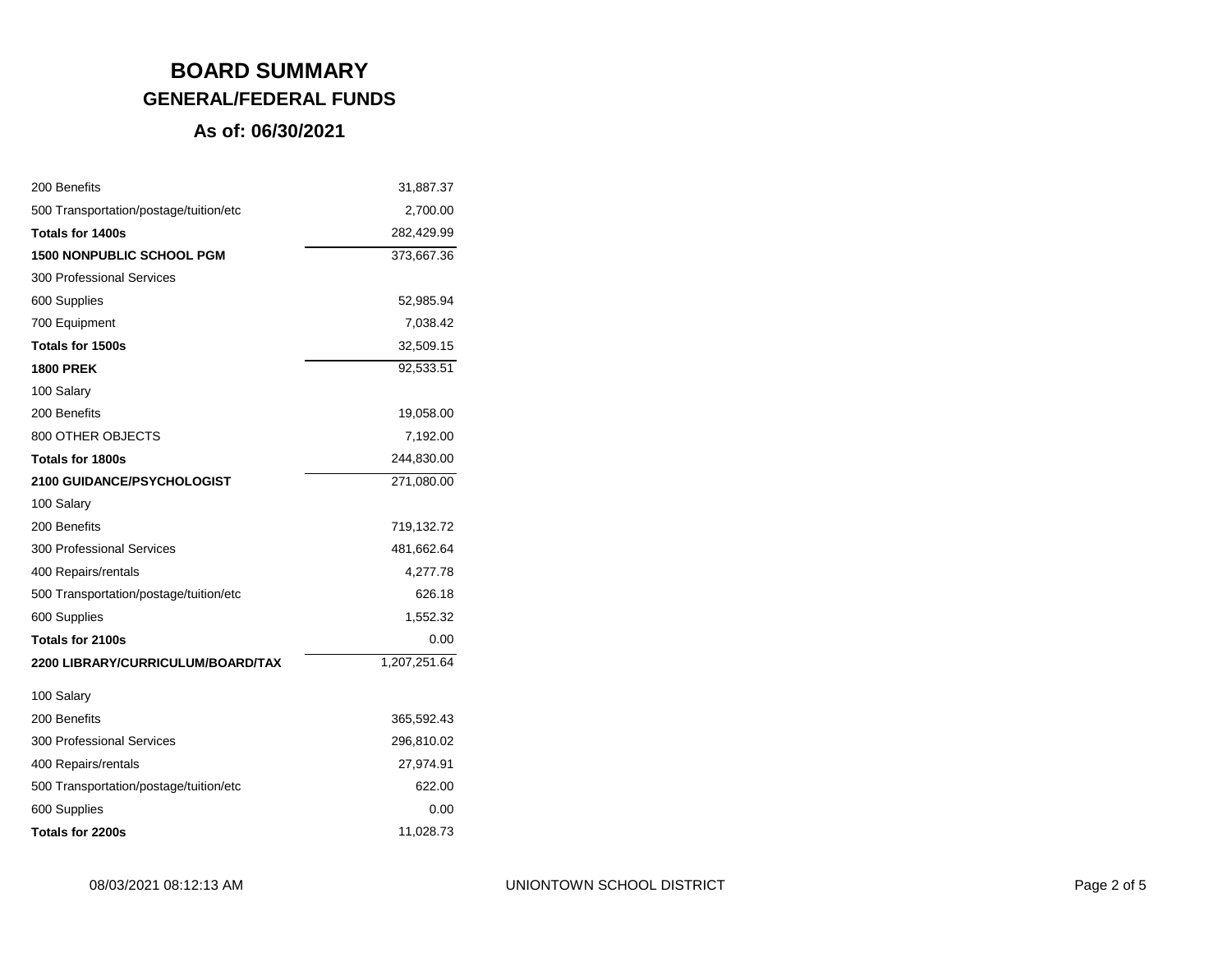| <b>2300 SUPERINTENDENT/PRINCIPALS</b>        | 702,028.09   |
|----------------------------------------------|--------------|
| 100 Salary                                   |              |
| 200 Benefits                                 | 1,291,702.00 |
| <b>300 Professional Services</b>             | 863,935.32   |
| 400 Repairs/rentals                          | 290,655.69   |
| 500 Transportation/postage/tuition/etc       | 52,154.80    |
| 600 Supplies                                 | 12,197.03    |
| 800 Dues/fees                                | 11,759.26    |
| Totals for 2300s                             | 6,057.33     |
| <b>2400 NURSES/PHYSICIANS/DENTAL</b>         | 2,528,461.43 |
| 100 Salary                                   |              |
| 200 Benefits                                 | 210,113.74   |
| <b>300 Professional Services</b>             | 167,683.51   |
| 400 Repairs/rentals                          | 177,327.59   |
| 500 Transportation/postage/tuition/etc       | 0.00         |
| 600 Supplies                                 | 300.83       |
| 700 Equipment                                | 12,652.99    |
| Totals for 2400s                             | 11,209.25    |
| <b>2500 BUSINESS OFFICE</b>                  | 579,287.91   |
| 100 Salary                                   |              |
| 200 Benefits                                 | 203,227.37   |
| 300 Professional Services                    | 138,621.60   |
| 400 Repairs/rentals                          | 3,455.00     |
| 500 Transportation/postage/tuition/etc       | 8,439.74     |
| 600 Supplies                                 | 9,552.75     |
| 800 Dues/fees                                | 3,083.71     |
| Totals for 2500s                             | 1,126.14     |
| <b>2600 BUILDINGS &amp; GROUNDS/SECURITY</b> | 367,506.31   |
| 100 Salary                                   |              |
| 200 Benefits                                 | 1,894,794.53 |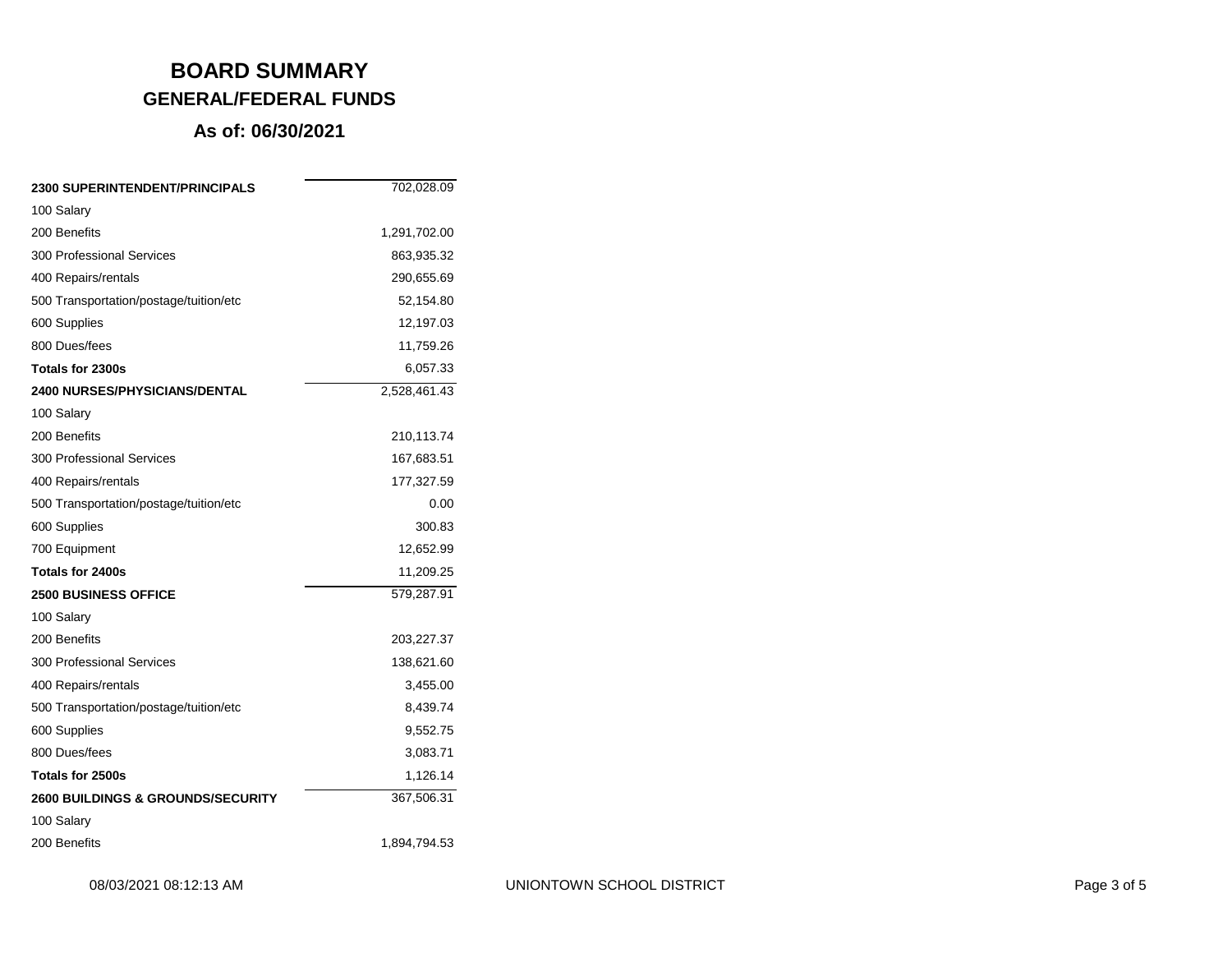| 300 Professional Services              | 1,486,510.85 |
|----------------------------------------|--------------|
| 400 Repairs/rentals                    | 13,370.00    |
| 500 Transportation/postage/tuition/etc | 686,011.92   |
| 600 Supplies                           | 209,517.29   |
| 700 Equipment                          | 600,489.91   |
| 800 Dues/fees                          | 224,713.78   |
| Totals for 2600s                       | 9,223.07     |
| <b>2700 TRANSPORTATION</b>             | 5,124,631.35 |
| 100 Salary                             |              |
| 200 Benefits                           | 138,818.80   |
| 400 Repairs/rentals                    | 119,965.73   |
| 500 Transportation/postage/tuition/etc | 4,654.38     |
| 600 Supplies                           | 2,869,078.76 |
| 800 Dues/fees                          | 4,192.11     |
| Totals for 2700s                       | 91.00        |
|                                        |              |
| <b>2800 TECHNOLOGY</b>                 | 3,136,800.78 |
| 100 Salary                             |              |
| 200 Benefits                           | 177,956.59   |
| <b>300 Professional Services</b>       | 121,851.29   |
| 400 Repairs/rentals                    | 186,958.70   |
| 500 Transportation/postage/tuition/etc | 97,705.61    |
| 600 Supplies                           | 1,081.09     |
| 700 Equipment                          | 64,653.07    |
| 800 Dues/fees                          | 26,819.02    |
| Totals for 2800s                       | 50.00        |
| <b>2900 INTERMEDIATE UNIT</b>          | 677,075.37   |
| 500 Transportation/postage/tuition/etc |              |
| Totals for 2900s                       | 32,266.84    |
| <b>3200 ATHLETICS</b>                  | 32,266.84    |